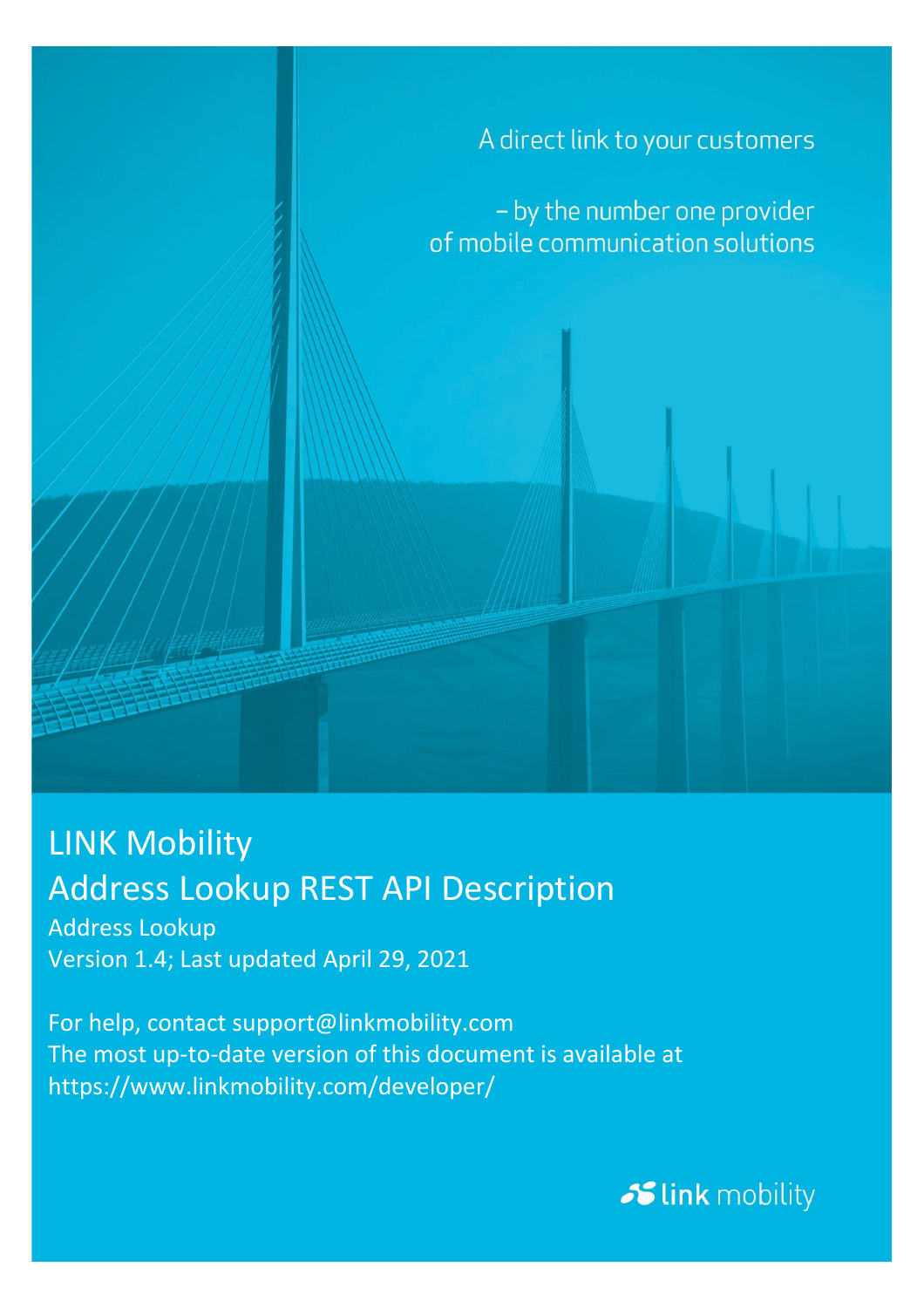## Contents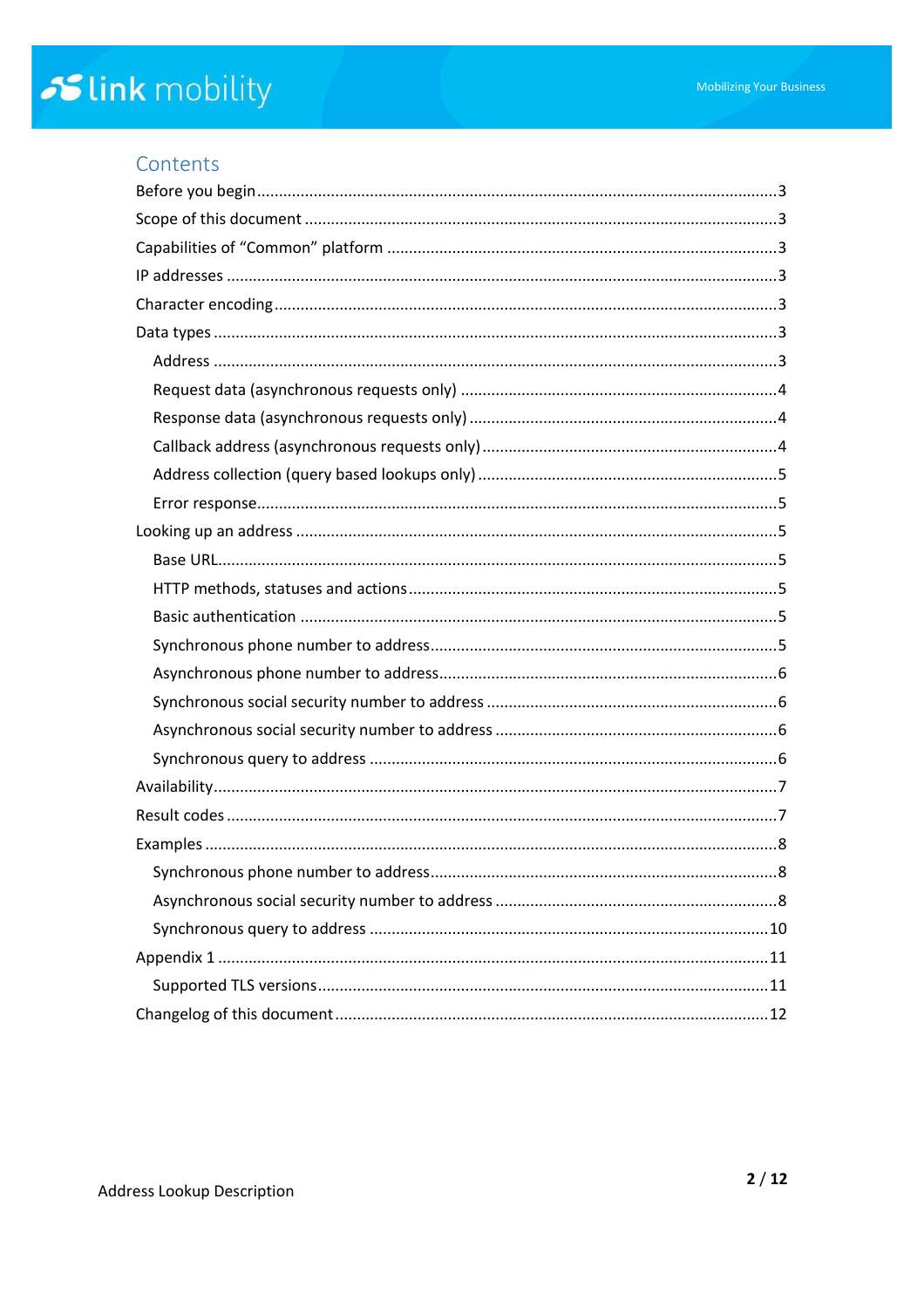### Before you begin

Please make sure that Link Mobility Support has provided you with **Username**, **Password**, **PlatformId, PartnerId** and – if you intend to use the service asynchronously – a GateId. To provide a GateId support will need a result receiver URL to which addresses can be delivered.

Please make an opening in your firewall if necessary so that Common can connect to your system. For a list of the addresses Common will connect from, see below.

## Scope of this document

This document will describe the Application Programming Interface (API) to perform address lookups based on phone number (MSISDN), social security number (SSN) or queries. Common is a REST API. Responses will be delivered in JSON format. A basic familiarity with REST APIs and JSON is assumed.

## Capabilities of "Common" platform

Common is a high-capacity, high-stability service which will allow you to make synchronous and asynchronous address lookups based on name, street, city, phone number or social security number.

### IP addresses

When delivering an address to you asynchronously, the requests will be coming from the following IP addresses:

| Hostname         | <b>IP address</b> |
|------------------|-------------------|
| socks1.sp247.net | 195.84.162.34     |
| socks2.sp247.net | 194.71.165.71     |
| socks3.sp247.net | 195.84.162.16     |
| socks4.sp247.net | 194.71.165.98     |
| socks5.sp247.net | 195.84.162.3      |
| socks6.sp247.net | 194.71.165.122    |

Please add openings in your firewalls so that these six hosts can connect to you.

### Character encoding

All communication to and from Common will be encoded using **UTF-8**.

#### Data types

#### Address

When requesting an address, the response will contain the following data.

| Parameter    | Data type     | <b>Description</b>                |
|--------------|---------------|-----------------------------------|
| firstname    | <b>String</b> | First name of person.             |
| middlename   | <b>String</b> | Middle name of person.            |
| lastname     | <b>String</b> | Last name of person.              |
| company      | <b>String</b> | Company where person is employed. |
| address      | <b>String</b> | The street address.               |
| streetnumber | <b>String</b> | The street number.                |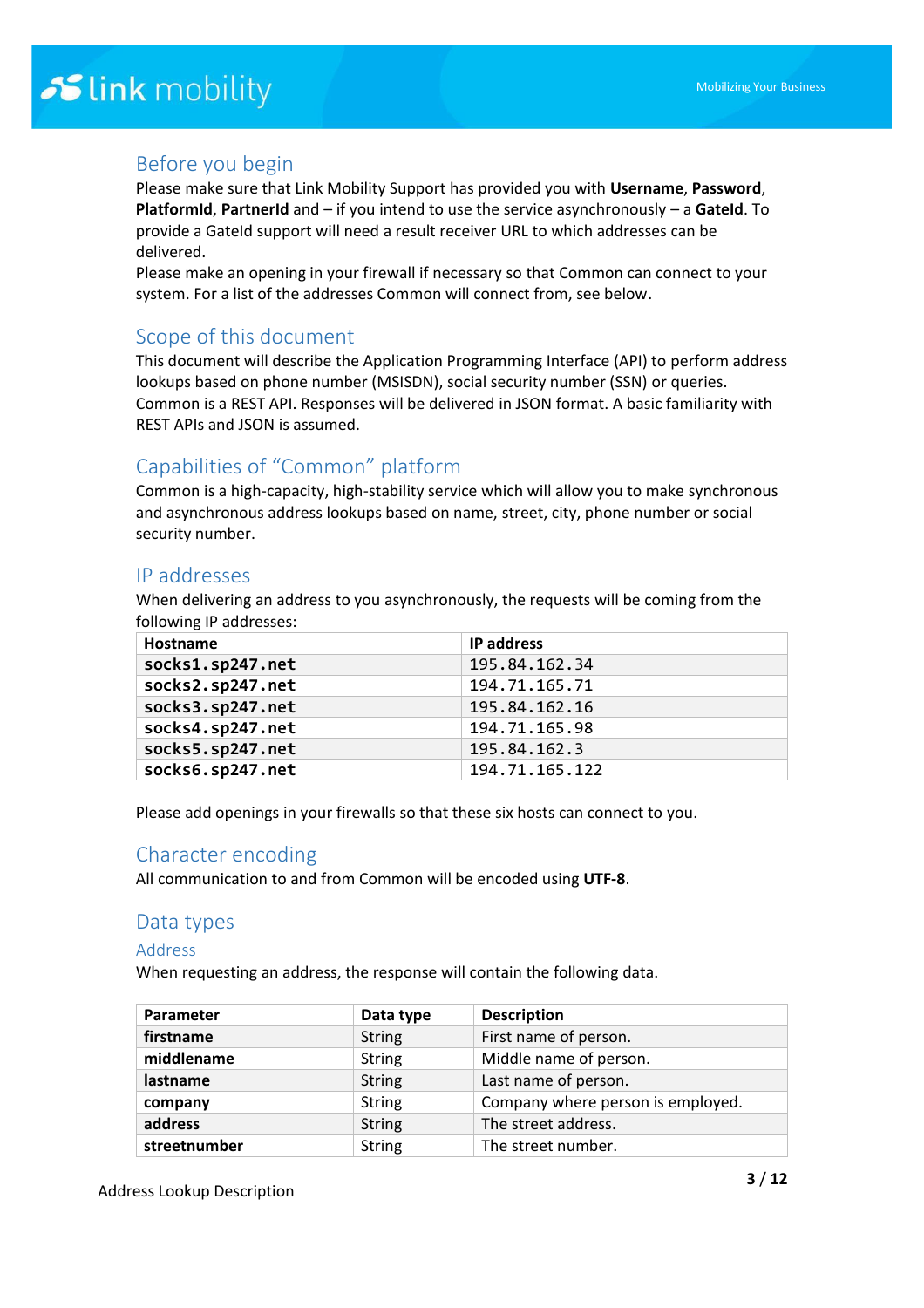| Parameter               | Data type     | <b>Description</b>                                                                                                        |
|-------------------------|---------------|---------------------------------------------------------------------------------------------------------------------------|
| postalCode              | <b>String</b> | Postal code or zip code.                                                                                                  |
| area                    | <b>String</b> | Area, city or locality.                                                                                                   |
| coAddress               | <b>String</b> | The C/O address.                                                                                                          |
| country                 | <b>String</b> | Two letter country code (ISO3166).                                                                                        |
| socialSecurityNumber    | <b>String</b> | The social security number or personal<br>number. Country specific.                                                       |
| birthdate               | <b>String</b> | Birthdate on the form YYYY-MM-DD                                                                                          |
| mobileNumber            | <b>String</b> | Primary mobile telephone number in<br><b>MSISDN</b> format.<br>Example: +46732594083                                      |
| telephoneNumber         | <b>String</b> | Primary land line telephone number in<br><b>MSISDN</b> format.                                                            |
| <b>customParameters</b> | KeyValue      | Key-value map containing lookup provider<br>specific data (such as sex, exact position,<br>secondary phone numbers, etc.) |

#### Request data (asynchronous requests only)

Data POSTed to service when requesting an asynchronous address lookup.

| Parameter | Data type              | <b>Description</b>                                                                      |
|-----------|------------------------|-----------------------------------------------------------------------------------------|
| refid     | <b>String</b>          | This ID can be used to identify a callback<br>address. Generated by service if not set. |
| gatelds   | List <string></string> | A list of Gatelds to which the callback<br>address should be delivered.                 |

#### Response data (asynchronous requests only)

Object returned by service when requesting an asynchronous address lookup.

| Parameter | Data type | <b>Description</b>                     |
|-----------|-----------|----------------------------------------|
| refId     | String    | ID created by the user or the service. |

#### Callback address (asynchronous requests only)

This data will be delivered when the service is used asynchronously.

| Parameter | Data type     | <b>Description</b>                                                             |
|-----------|---------------|--------------------------------------------------------------------------------|
| refid     | <b>String</b> | The ID either set in your asynchronous<br>request or generated by the service. |
| status    | Integer       | $0 =$ Success<br>$1 = Error$<br>$2$ = Address not found                        |
| address   | Address       | See above.                                                                     |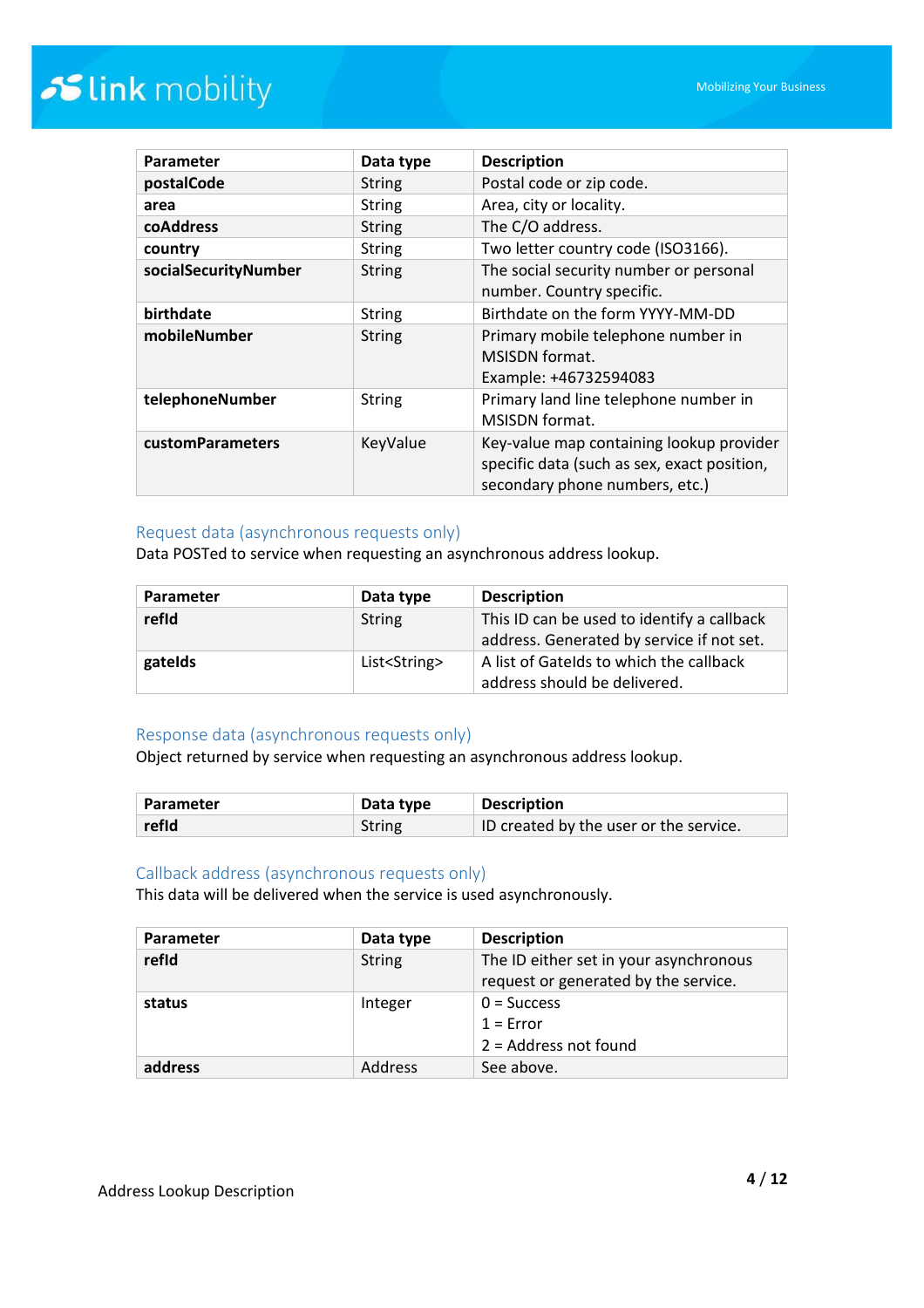#### Address collection (query based lookups only)

This is the object returned on query based requests.

| <b>Parameter</b> | Data type                | <b>Description</b>                                                                                           |
|------------------|--------------------------|--------------------------------------------------------------------------------------------------------------|
| totalHits        | Integer                  | Total number of hits. If this parameter<br>equals the size of the hits list, this<br>collection is complete. |
| startIndex       | Integer                  | Index of first hit in collection.                                                                            |
| hits             | List <address></address> | See above.                                                                                                   |

#### Error response

Object describing an error.

| Parameter             | Data type     | <b>Description</b>                       |
|-----------------------|---------------|------------------------------------------|
| status                | Integer       | See Status codes.                        |
| description           | <b>String</b> | Textual description of the problem.      |
| translatedDescription | <b>String</b> | Textual description of the problem based |
|                       |               | on "Accept-Language".                    |

### Looking up an address

#### Base URL

#### **https://wsx.sp247.net/addresslookup**

#### HTTP methods, statuses and actions

| <b>Method</b> | <b>Request ok</b>   | Invalid request      | Invalid login        | No access            | No resource          |
|---------------|---------------------|----------------------|----------------------|----------------------|----------------------|
| <b>GET</b>    | <b>200 OK</b>       | <b>400 Bad</b>       | 401 Un-              | 403 Forbidden        | 404 Not found        |
|               | Returns             | <b>Request</b>       | authorized           | <b>Returns Error</b> | <b>Returns Error</b> |
|               | <b>Address</b>      | <b>Returns Error</b> | <b>Returns Error</b> | Response             | Response             |
|               |                     | Response             | Response             |                      |                      |
| <b>POST</b>   | <b>200 OK</b>       | <b>400 Bad</b>       | 401                  | 403 Forbidden        | $\blacksquare$       |
|               | Returns             | <b>Request</b>       | <b>Unauthorized</b>  | <b>Returns Error</b> |                      |
|               | <b>Request Data</b> | <b>Returns Error</b> | <b>Returns Error</b> | Response             |                      |
|               |                     | Response             | Response             |                      |                      |

#### Basic authentication

For all requests; set the header "Authorization" to "Basic [encoded string]" where [encoded string] is a base 64 encoded string of your username and password separated by a semi colon.

#### Synchronous phone number to address

GET /platform/[platformId]/partner/[partnerId]/msisdn/[msisdn]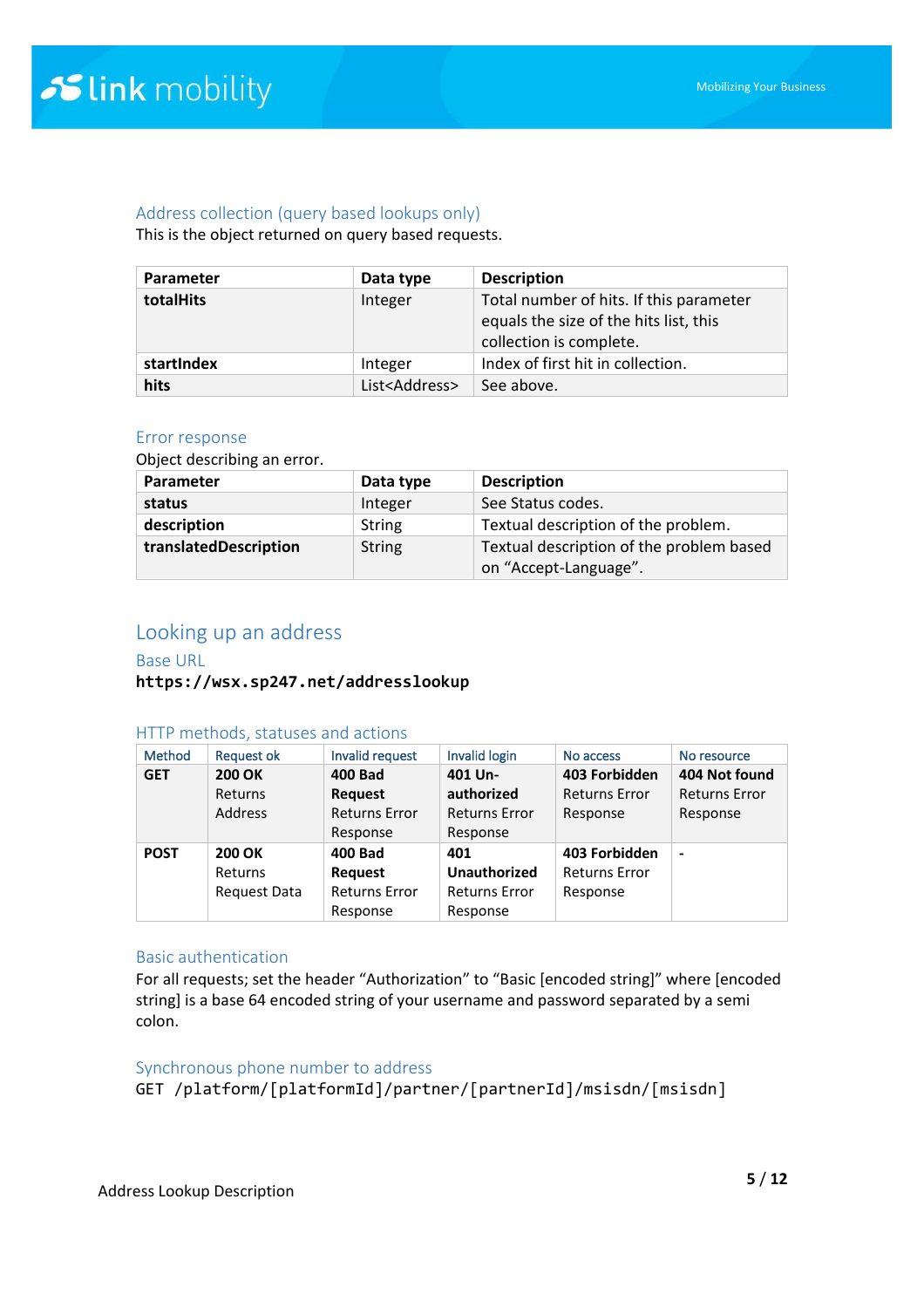| <b>URI Parameter</b> | Data type     | <b>Description</b>                       |
|----------------------|---------------|------------------------------------------|
| platformId           | <b>String</b> | Provided by Link Mobility.               |
| partnerId            | <b>String</b> | Provided by Link Mobility.               |
| msisdn               | <b>String</b> | The MSISDN to look up (exclude + sign or |
|                      |               | URL encode)                              |

Returns an Address object or Error response on failure.

#### Asynchronous phone number to address

#### POST /platform/[platformId]/partner/[partnerId]/msisdn/[msisdn]

| <b>URI Parameter</b> | Data type     | <b>Description</b>                       |
|----------------------|---------------|------------------------------------------|
| platformId           | <b>String</b> | Provided by Link Mobility.               |
| partnerId            | <b>String</b> | Provided by Link Mobility.               |
| msisdn               | <b>String</b> | The MSISDN to look up (exclude + sign or |
|                      |               | URL encode)                              |

A Request data object must be sent as content. Returns a Response data object. Resulting Callback address will be forwarded to provided gate(s).

#### Synchronous social security number to address

GET /platform/[platformId]/partner/[partnerId]/ssn/[ssn]

| <b>URI Parameter</b> | Data type     | <b>Description</b>                     |
|----------------------|---------------|----------------------------------------|
| platformid           | String        | Provided by Link Mobility.             |
| partnerId            | String        | Provided by Link Mobility.             |
| ssn                  | <b>String</b> | The social security number to look up. |

Returns an Address object or Error response on failure.

#### Asynchronous social security number to address

POST /platform/[platformId]/partner/[partnerId]/ssn/[ssn]

| <b>URI Parameter</b> | Data type | <b>Description</b>                     |
|----------------------|-----------|----------------------------------------|
| platformId           | String    | Provided by Link Mobility.             |
| partnerid            | String    | Provided by Link Mobility.             |
| ssn                  | String    | The social security number to look up. |

A Request data object must be sent as content. Returns a Response data object. Resulting Callback address will be forwarded to provided gate(s).

#### Synchronous query to address

GET /platform/[platformId]/partner/[partnerId]/query?{key}=[val]&…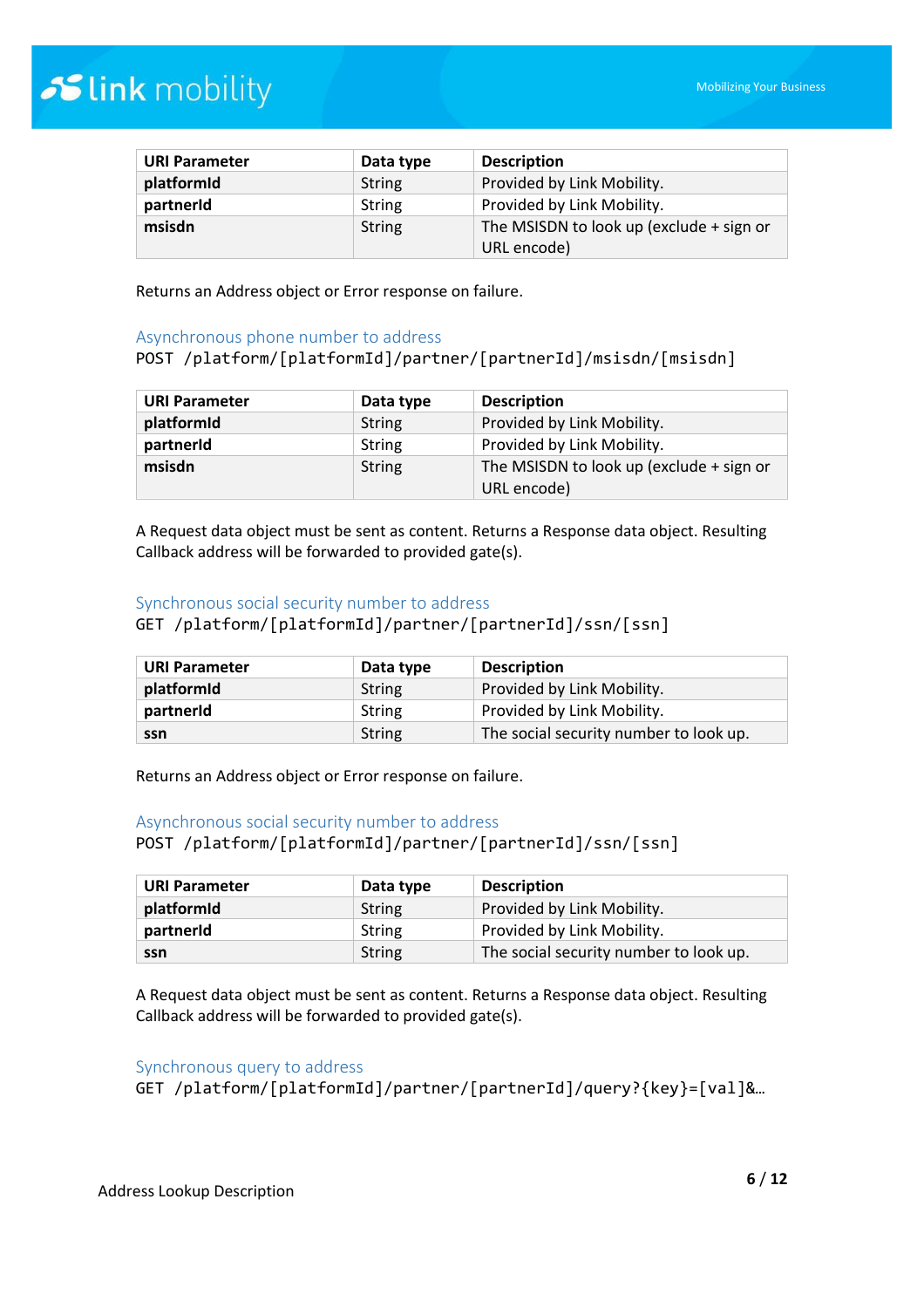| <b>URI Parameter</b>  | Data type     | <b>Description</b>                        |
|-----------------------|---------------|-------------------------------------------|
| platformId            | <b>String</b> | Provided by Link Mobility.                |
| partnerId             | <b>String</b> | Provided by Link Mobility.                |
|                       |               |                                           |
| Query parameter (key) | Data type     | <b>Description</b>                        |
| name                  | <b>String</b> | Name of person to look up.                |
|                       |               | (Optional)                                |
| address               | <b>String</b> | Street address of person to look up.      |
|                       |               | (Optional)                                |
| postalCode            | <b>String</b> | Postal code or zip code of person to look |
|                       |               | up.                                       |
|                       |               | (Optional)                                |
| area                  | <b>String</b> | Area or locality.                         |
|                       |               | (Optional)                                |
| country               | <b>String</b> | Two letter country code (ISO3166).        |
| start                 | Integer       | Index of first hit to be returned.        |
|                       |               | (Optional, default = $0$ )                |
| results               | Integer       | Number of hits to return                  |
|                       |               | (Optional, default = 20)                  |

Returns an Address object or Error response on failure.

## Availability

| Country        | <b>MSISDN</b><br>to address | <b>MSISDN</b> to<br>address + SSN | <b>SSN to address</b> | <b>Query lookup</b> |
|----------------|-----------------------------|-----------------------------------|-----------------------|---------------------|
| <b>Norway</b>  | Yes                         | No                                | No                    | Yes                 |
| Sweden         | Yes                         | Yes                               | Yes                   | Yes                 |
| <b>Denmark</b> | Yes                         | No                                | No                    | Yes                 |
| <b>Finland</b> | Yes                         | No                                | No                    | No                  |

## Result codes

| <b>Result code</b> | <b>Description</b>               |
|--------------------|----------------------------------|
| 105000             | Unknown error                    |
| 105001             | <b>Success</b>                   |
| 105100             | Invalid authentication           |
| 105101             | Forbidden                        |
| 105201             | Invalid PlatformId               |
| 105202             | Invalid PartnerId                |
| 105203             | <b>Invalid MSISDN</b>            |
| 105204             | Invalid social security number   |
| 105205             | No gates provided                |
| 105300             | Address not found                |
| 105301             | Lookup not supported for country |
| 105302             | Lookup provider error            |
| 105303             | Configuration error              |

Address Lookup Description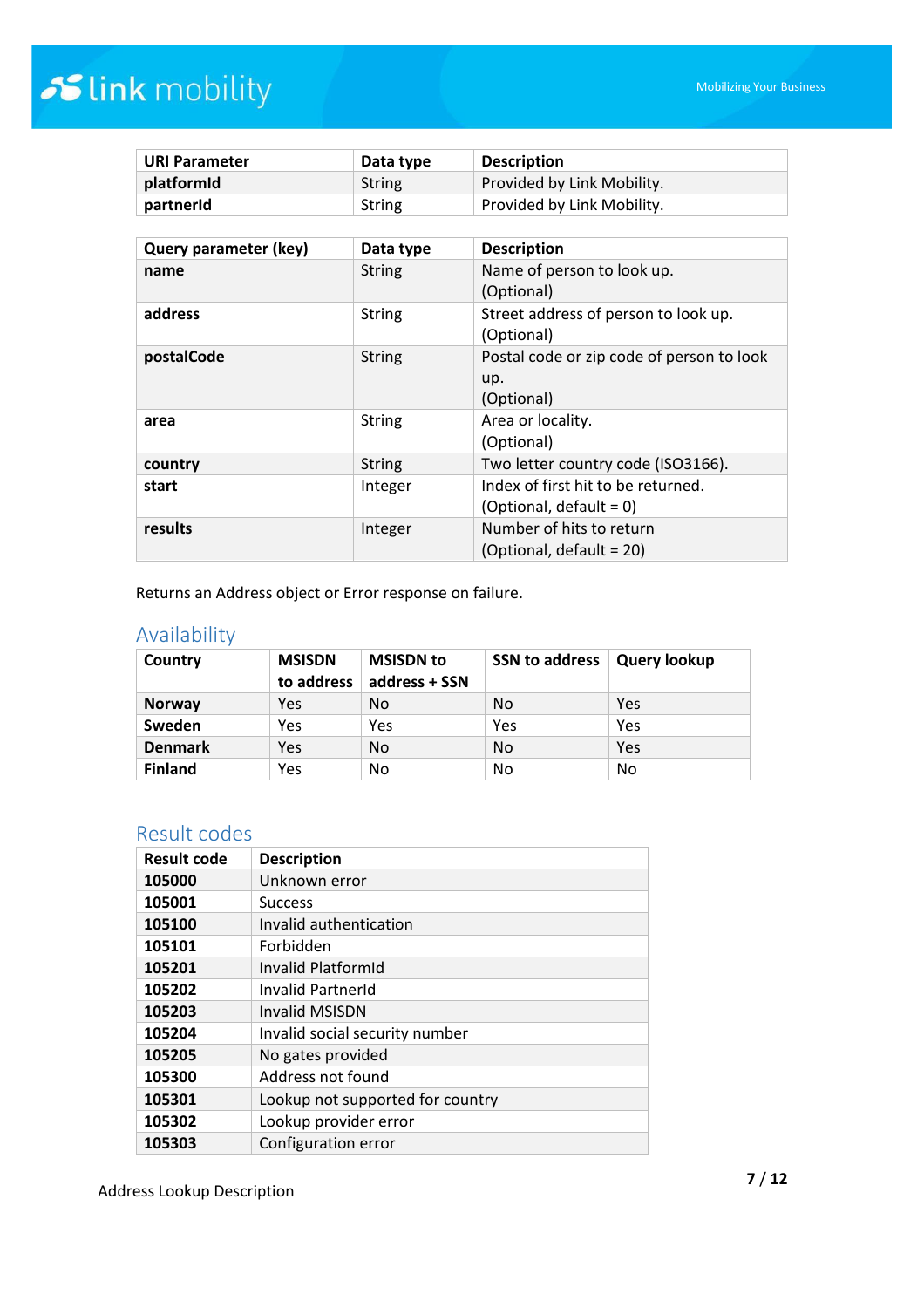### Examples

Synchronous phone number to address

Running the following curl command…

```
curl --user yourUsername:yourPassword \
https://wsx.sp247.net/addresslookup/platform/yourPlatformId/partner/
yourPartnerId/msisdn/46735555555
```
…will, assuming the subscriber exists, give the following Address object as response:

```
{
     "firstname": "Test",
     "middlename": null,
     "lastname": "Testson",
     "company": null,
     "address": "Testroad",
     "streetnumber": "2",
     "postalCode": "12345",
     "area": "Test town",
     "coAddress": null,
     "country": "SE",
     "socialSecurityNumber": null,
     "birthdate": "1970-01-01",
     "telephoneNumber": null,
     "mobileNumber": "+46735555555",
     "customParameters": {
         "apartment": "lgh 1002",
         "sex": "M"
     }
}
```
If the subscriber is non-existent, the following Error response will be returned:

```
{
     "status": 105300,
     "description": "Address not found"
}
```

```
Asynchronous social security number to address
Running the following curl command…
```

```
curl -XPOST \
-H "Content-Type: application/json" \
-d "{\"refId\":\"ref1\",\"gateIds\":[\"gate1\"]}" \
-u yourUsername:yourPassword \
```
Address Lookup Description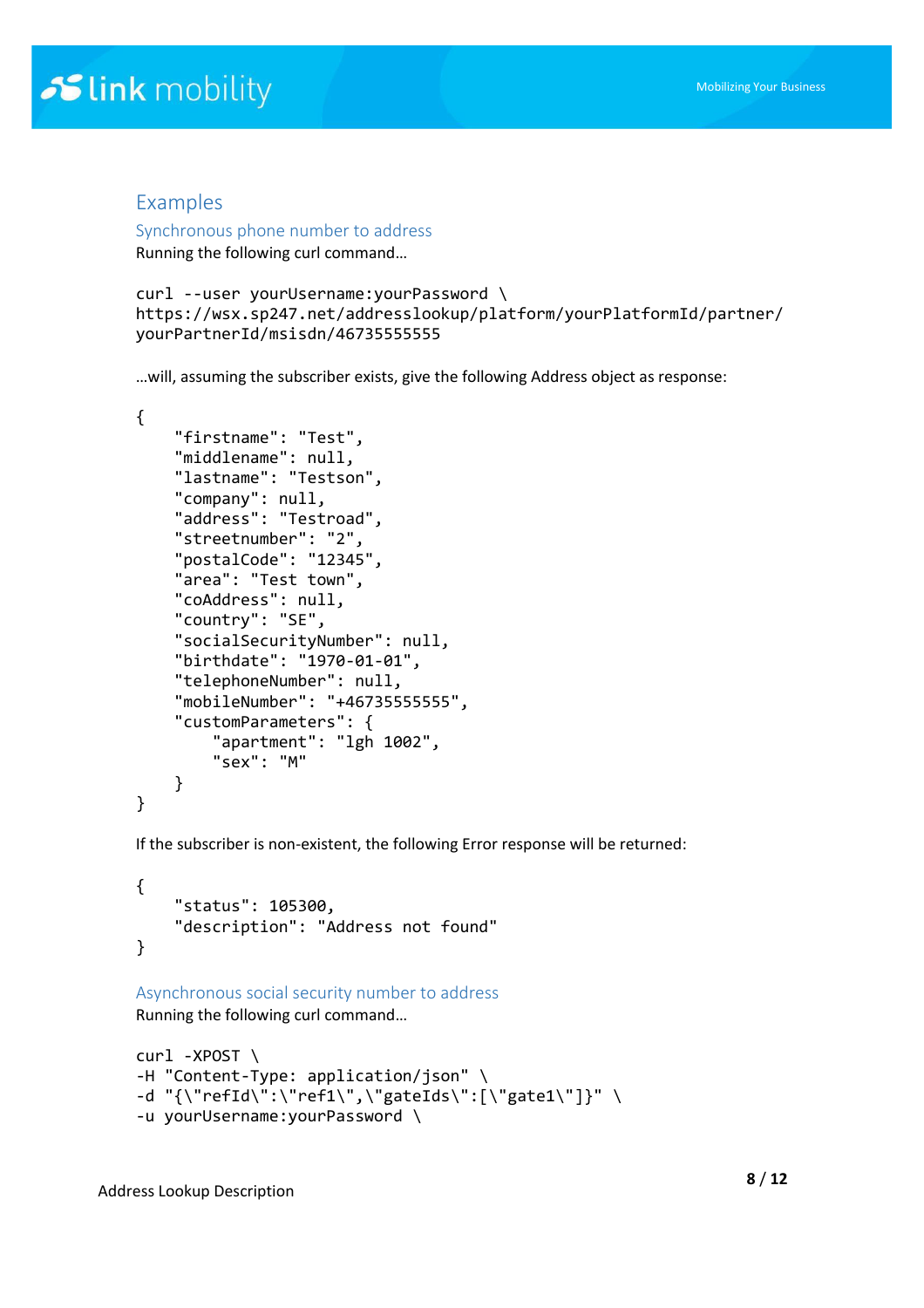https://wsx.sp247.net/addresslookup/platform/yourPlatformId/partner/ yourPartnerId/ssn/7001010000

…will return the following Response data object:

```
{
     "refId": "ref1"
}
```
If the subscriber exists, the following Callback address will be forwarded to the URL(s) associated with gate1:

```
{
     "requestStatus": 0,
     "refId": "ref1",
     "address": {
         "firstname": "Test",
         "middlename": null,
         "lastname": "Testsson",
         "company": null,
         "address": "Test street",
         "streetnumber": "2",
         "postalCode": "12622",
         "area": "Test area",
         "coAddress": null,
         "country": "SE",
         "socialSecurityNumber": "00000000",
         "birthdate": "1981-05-05",
         "telephoneNumber": null,
         "mobileNumber": "+46730000000",
         "customParameters": {
              "apartment": "lgh 1002",
              "sex": "M"
         }
     }
}
```
If the subscriber does not exist, the resulting callback address object will look like this:

```
{
     "requestStatus": 2,
     "refId": "ref1",
     "address": null
}
```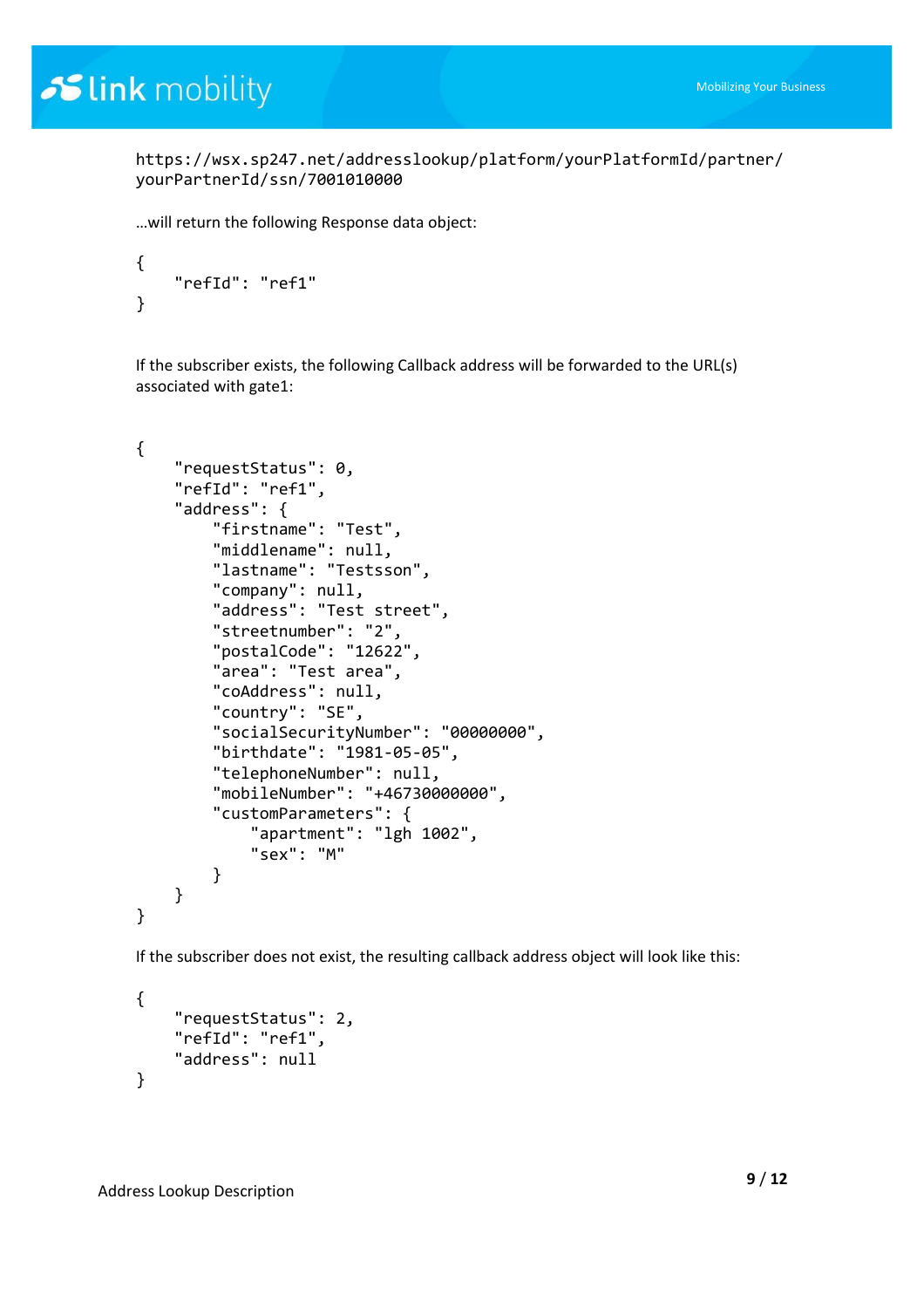#### Synchronous query to address

Running the following curl command…

```
curl -XGET \
-u yourUsername:yourPassword \
https://wsx.sp247.net/addresslookup/platform/SEND/partner/1/query?na
me=Test+Testsson&area=Test+town&country=SE
```
…will, assuming any subscribers exists, give the following Address collection object as response:

```
{
     "totalHits": 1,
     "startIndex": 0,
     "hits": [
         {
             "firstname": "Test",
             "middlename": null,
             "lastname": "Testsson",
             "company": null,
             "address": "Test street",
 "streetnumber": "76",
 "postalCode": "12345",
             "area": "Test town",
             "coAddress": null,
             "country": "SE",
             "socialSecurityNumber": null,
             "birthdate": "1970-01-01",
             "telephoneNumber": null,
             "mobileNumber": "+46755555555",
             "customParameters": {
                 "latitude": "37.397914",
                 "longitude": "-116.227283"
 }
         }
    ]
}
```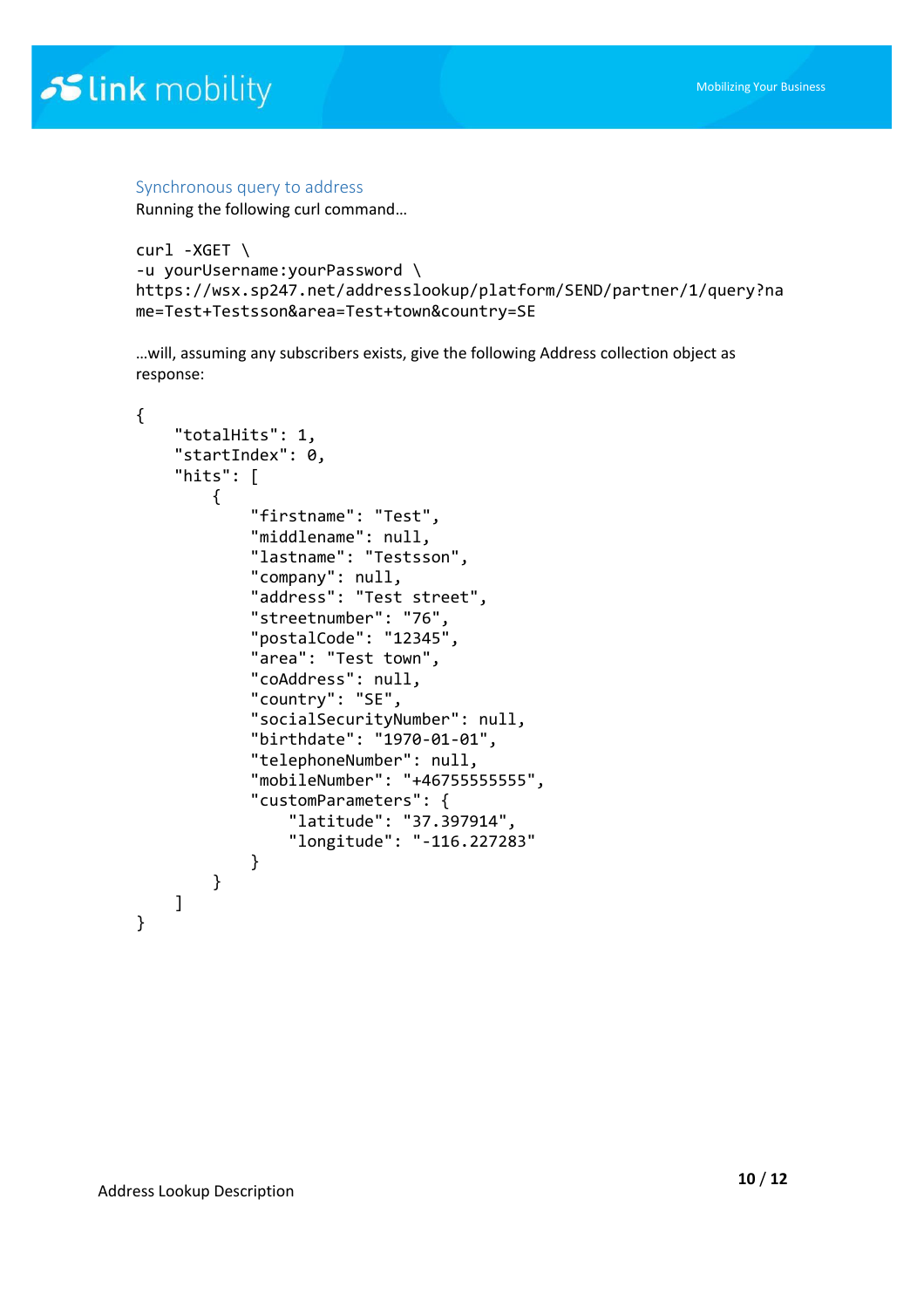## Appendix 1

#### Supported TLS versions

From 2020-11-15 will TLS 1.2 or higher be required for all HTTPS connections.

Support for TLS 1.0 and 1.1 will be discontinued. Versions 1.0 and 1.1 of TLS are older protocols that have been deprecated and are considered as security risks in the Internet community.

LINK strongly recommend using HTTPS if HTTP is being used today. HTTP is deprecated as of 2020-09-01 by LINK and will be removed in the future. Date for HTTP removal is not yet decided.